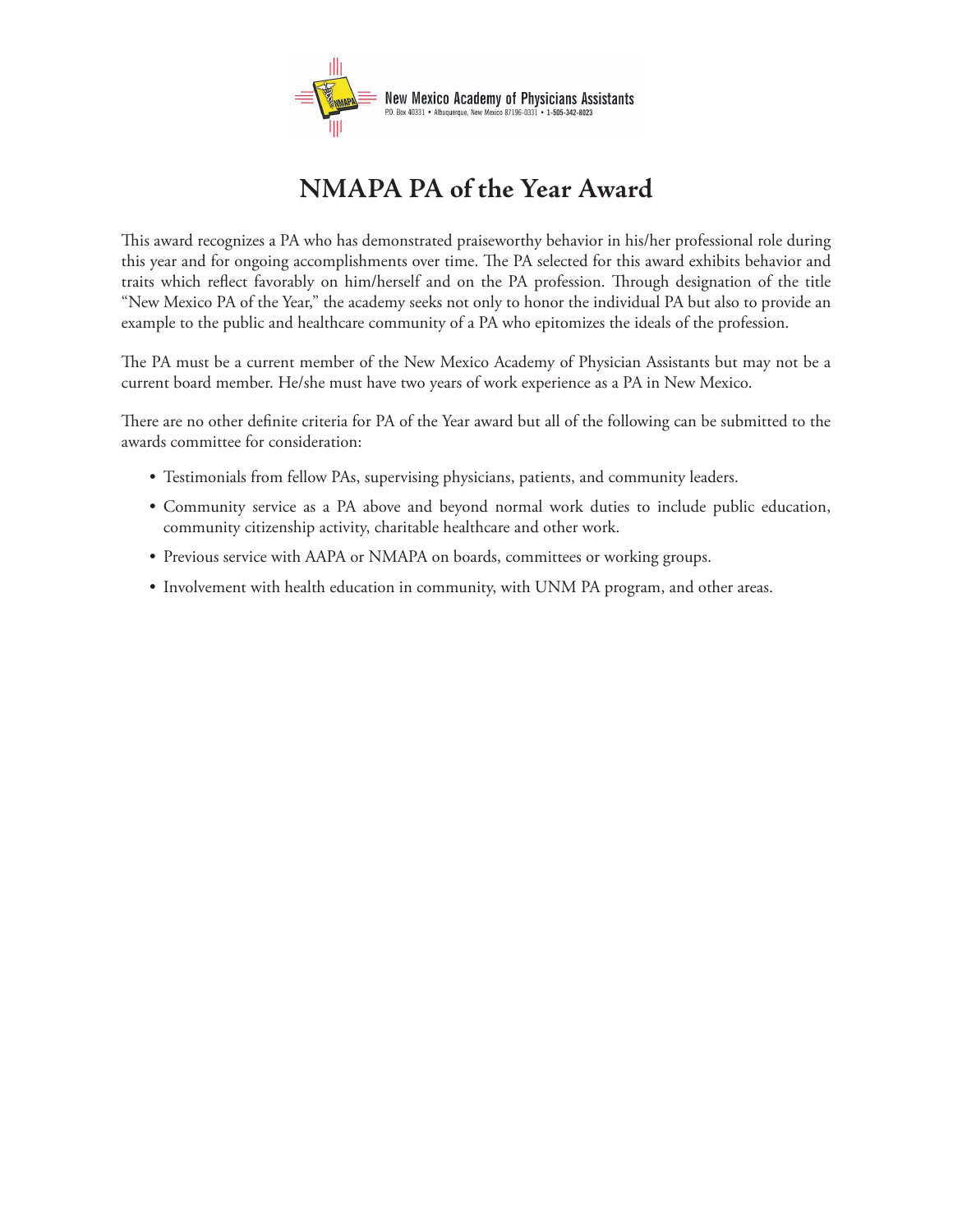

## **NMAPA PA/Physician Team of the Year Award**

This award recognizes a PA/Physician team who has demonstrated praiseworthy behavior in their professional roles during the year and for ongoing accomplishments over time. The PA/Physician team selected for this award exhibits behavior and traits which reflect favorably on them and on their respective professions. The emphasis on their contributions as a team is beyond that what it would be individually. Through the designation of the title "New Mexico PA/Physician Team of the Year" the academy seeks not only to honor the individuals, but also to provide an example to the public and healthcare community of a PA/Physician team who epitomizes the ideals of the profession. The team must have at least two years of work experience in New Mexico.

There are no other definite criteria for the award, but all of the following can be submitted to the awards committee for consideration.

- Testimonials from fellow PAs, physicians, supervising physicians, coworkers, patients and community leaders.
- Community service as a PA/Physician team above and beyond normal work duties to include public education, community citizenship activity, charitable healthcare and other work.
- Previous service with AAPA, NMAPA, other professional groups on boards, committees or working groups.
- Involvement with health education in community with the PA education programs and other areas.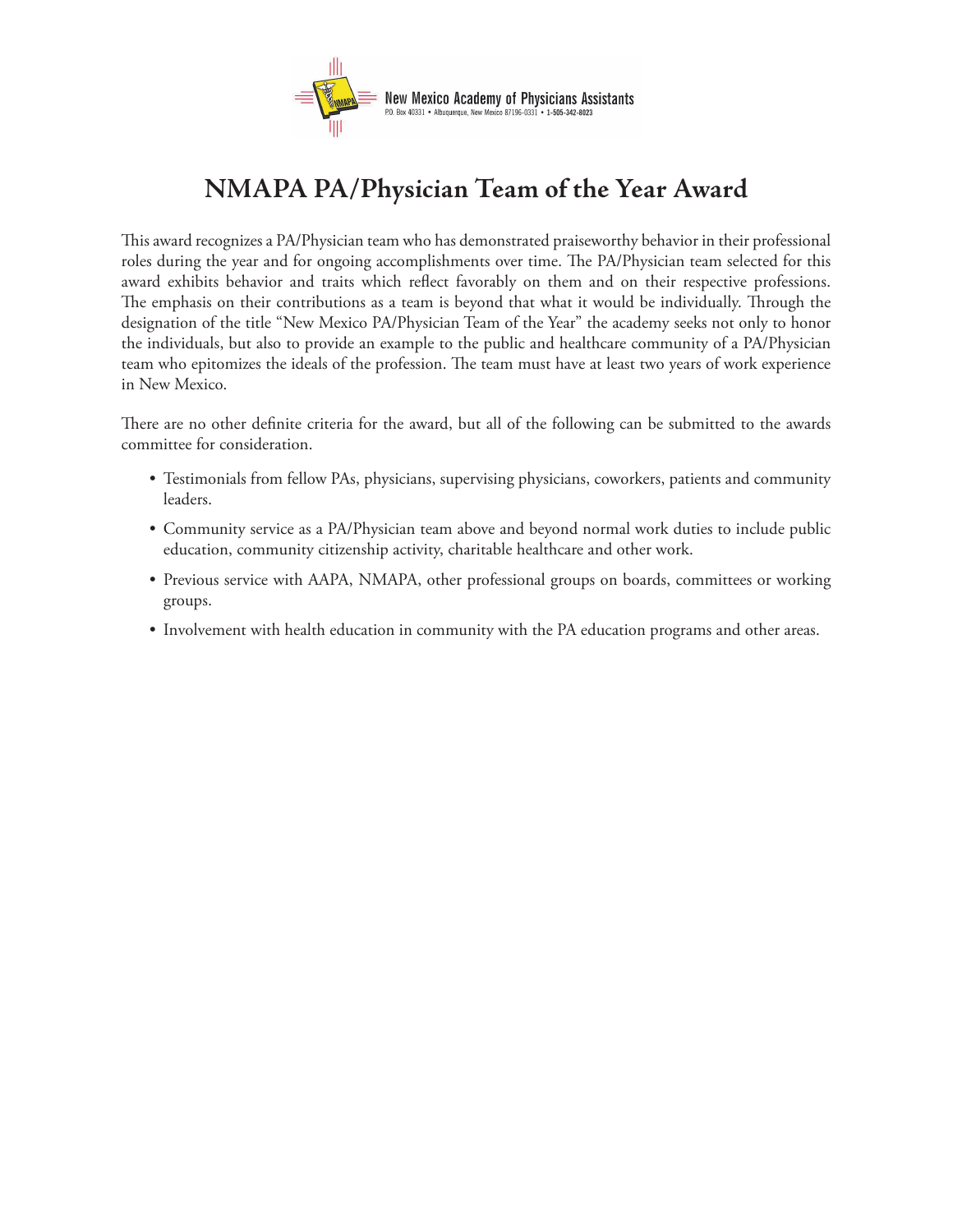

# **NMAPA Distinguished Fellow Award**

This award recognizes a PA who has made significant contributions to the PA profession and to NMAPA in his/her professional career. The award is open to NMAPA members including board members.

#### **Criteria for selection:**

Candidate has demonstrated consistent adherence to the highest principles of PA practice over a significant amount of professional lifetime. Evidence should include *3 of the following*:

- CV which indicates at least 10 years of full-time employment as a PA. •
- Letters of recommendation/commendation from supervisors. •
- Testimonials of colleagues, patients or others familiar with professional work. •
- Evidence of achievements and awards for professional activities. •
- Evidence of voluntary work which is directly related to healthcare or which brings positive recognition to the candidate as a PA.

Candidate has shown significant involvement with NMAPA over a lengthy amount of time. Evidence should include *all* of the following:

- Documentation of membership in NMAPA of at least 8 years. •
- Documentation of active involvement at Board, Committee, or Delegate level with participation in NMAPA projects.

Candidate has shown involvement in professional development as a PA in areas other than NMAPA involvement. Evidence may include documentation of professional activities on national, state, local and employer level. Evidence should include *1 or more* of these:

- Service on PA Advisory Board to NMBOME.
- Involvement with employer on committees, boards, and other areas of professional development.
- Service with AAPA national or regional committees, offices and caucuses.
- Involvement as a PA with municipal, county or state government organizations or other non-employer health-related institutions.

Candidate has shown intellectual or educational achievement as a PA. Evidence should include *1 or more* of the following:

- Attainment of advanced degree which is directly related to health care or PA professional development.
- Involvement with PA education. This may include: teaching PA students, mentoring PA students, and career guidance to prospective PA students.
- Involvement with health education in general. This may include teaching other health professionals in a formal setting.
- Publication of scholarly healthcare articles or articles which are directly related to the PA profession. •